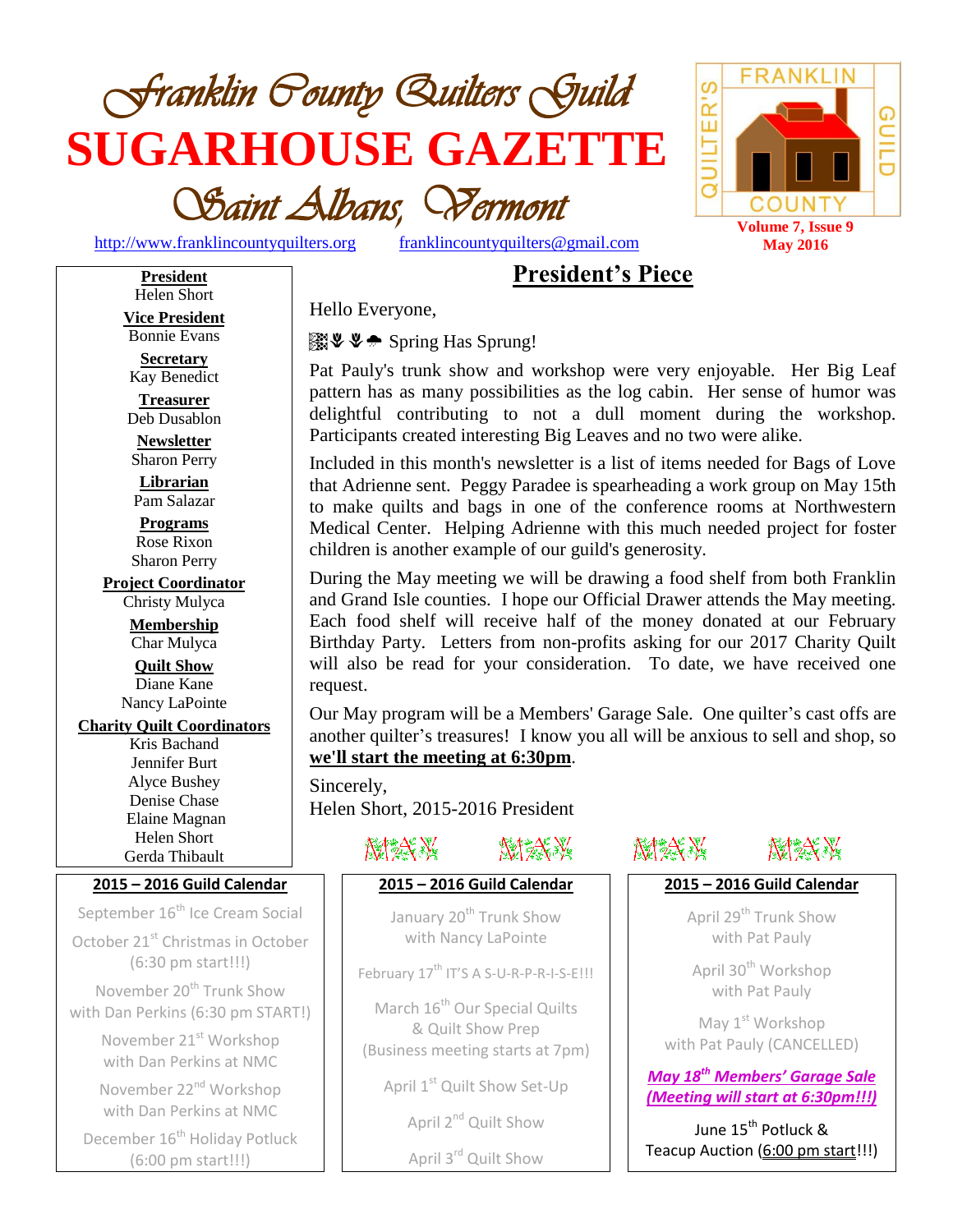### **FRANKLIN COUNTY QUILTERS GUILD Minutes of April 29, 2016**

Present: Total attended 44 (five guests: Pat Pauly, Claudia M., Laurie Riley-Hayes, Simone Boucher, Nancy Pelos)

Business meeting called to order at 6:30 p.m. by Helen Short, President

**Bags of Love** - Adrienne Perrino showed items from the program and shared information about their needs. She will submit a list of most needed items for the newsletter. On Sunday, May  $15<sup>th</sup>$ , we will have a work day at the hospital from 10-5 to make bags and quilts for the program.

**Secretary's Report** for March meeting: Motion to accept by Sharon Perry, seconded by Nancy LaPointe. Approved.

**Treasurer's Report** for April: Motion to accept by Sharon Perry, seconded by Diane Kane. Approved.

### **Committee Reports:**

### **Quilt Show**

- A total of \$2890 was raised.
- Raffle proceeds =  $$1787$  (\$1249 pre-show, \$538) at the show). Sally Krupp sold the most tickets.
- Teacup Auction proceeds = \$700. Items were contributed by 35 people. Elaine Magnan and Gwen Guyette donated the most items.
- Rita Dean is researching poles and exploring the possibility of getting our own.

### **Monthly Drawings**

- Door Prize: Gail Darling
- Charity Quilts: Elaine Magnan
- Birthday Drawing: No April birthdays were present for birthday drawing; April drawing will be held in May.

**Library** - Pam Salazar reported that 50 books were donated by members this year.

### **New Business:**

**The Nesting Quilt** - Carol Stanley shared a children's book written by her friend.

**Cardiac Capers** fund raiser for hospital programs - We will purchase a 1/4-page ad in the program.

**Raffle quilt for NMC Palliative Care program** - Bonnie Evans sold raffle tickets at the meeting and had a special drawing for members who bought tickets. Linda Mahoney won the drawing.

**2017 Charity Quilt requests** - Any organizations that would like to be the recipient of the quilt should send a letter of request, telling us about their work, before the next meeting.

**Food shelf donations** - Our monetary donations collected at the February meeting will go to a Franklin County food shelf and a Grand Isle food shelf. The two organizations will be chosen at the May meeting.

**Program -** Pat Pauly trunk show

### **Show and Tell**

**Next meeting** - **Wednesday, May 18, 2016 at 6:30 pm.** Program: Members' Garage Sale (Clean out your sewing room, and bring gently used items to sell. Let Sharon or Rose know if you need a table.)

Meeting adjourned at 8:40 p.m.

Minutes submitted by Kay Benedict, Secretary



|                | Shirley Babcock   | May $3^{\text{rd}}$  |                 |
|----------------|-------------------|----------------------|-----------------|
| Frances Morong |                   | May                  | 6 <sup>th</sup> |
|                | Carol Mahoney     | May $17th$           |                 |
| Rolande Fortin |                   | May 19 <sup>th</sup> |                 |
| Connie Lane    |                   | May $30th$           |                 |
|                | Jennifer Dusablon | May $31st$           |                 |

# *…and many more!!!*

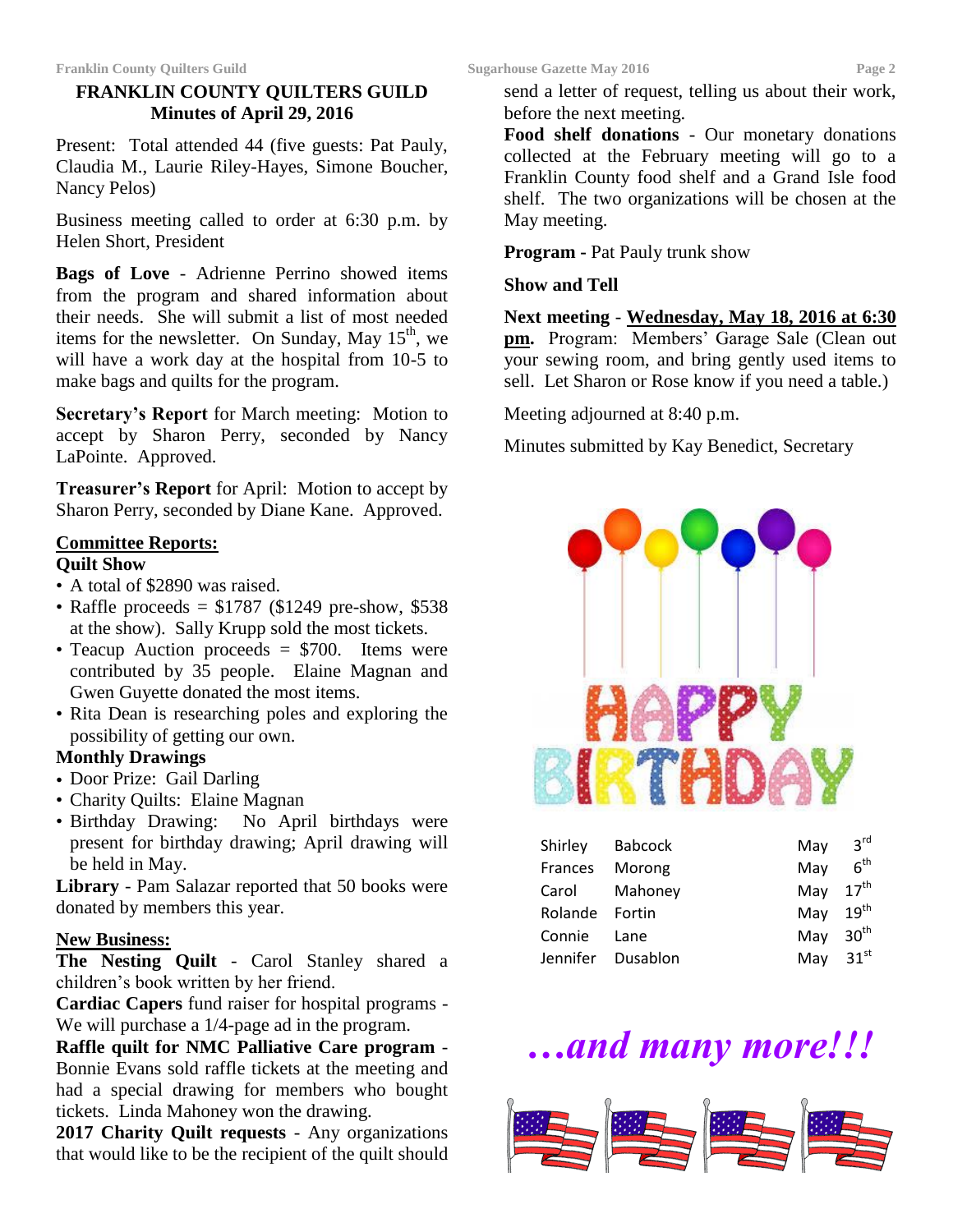**TREASURER'S REPORT FOR MAY 2016**

# **FRANKLIN COUNTY QUILTER'S GUILD Treasurer's Report -- May 18, 2016**

| <b>Opening Balance</b>                                                                                                                                                                                                                                                                                 |                              |                                                                                            | \$4,490.05 |
|--------------------------------------------------------------------------------------------------------------------------------------------------------------------------------------------------------------------------------------------------------------------------------------------------------|------------------------------|--------------------------------------------------------------------------------------------|------------|
| <b>Funds collected</b><br>Pat Pauly Workshop<br><b>Bridge Patterns</b><br>Sandra Palmer, donation                                                                                                                                                                                                      |                              | \$150.00<br>\$60.00<br>\$86.00                                                             |            |
|                                                                                                                                                                                                                                                                                                        | <b>Total Funds Collected</b> | \$296.00                                                                                   |            |
|                                                                                                                                                                                                                                                                                                        |                              | Sub-Total                                                                                  | \$4,786.05 |
| Funds paid out<br>Gerald Perry, Room set-up for May<br>Kay Benedict, Refund for workshop cancellation<br>Nancy LaPointe, Refund for workshop cancellation<br>Bonnie Evans, Charity Quilt batting<br>Elaine Magnan, Charity Quilt backings<br>Pat Pauly, Trunk Show & workshop<br>Cardiac Capers, QS ad | <b>Total Funds Paid Out</b>  | \$35.00<br>\$35.00<br>\$35.00<br>\$16.79<br>\$62.57<br>\$1,467.00<br>\$90.00<br>\$1,741.36 |            |
|                                                                                                                                                                                                                                                                                                        |                              | <b>Grand Total</b>                                                                         | \$3,044.69 |
| 2016 YTD Collections: \$4,260.23                                                                                                                                                                                                                                                                       |                              |                                                                                            |            |

Respectfully submitted, Deborah L. Dusablon, Treasurer

**VISIT THE FRANKLIN COUNTY BARN QUILT TRAIL ON THE GUILD'S WEBSITE AT <http://www.franklincountyquilters.org/fcbqt/index.html>**





*Deadline for articles for next newsletter:* **Wednesday, May 25th , 2016** Please email articles to Sharon Perry, [vtquilter@gmail.com,](mailto:vtquilter@gmail.com) or mail to PO Box 517, Montgomery Center VT 05471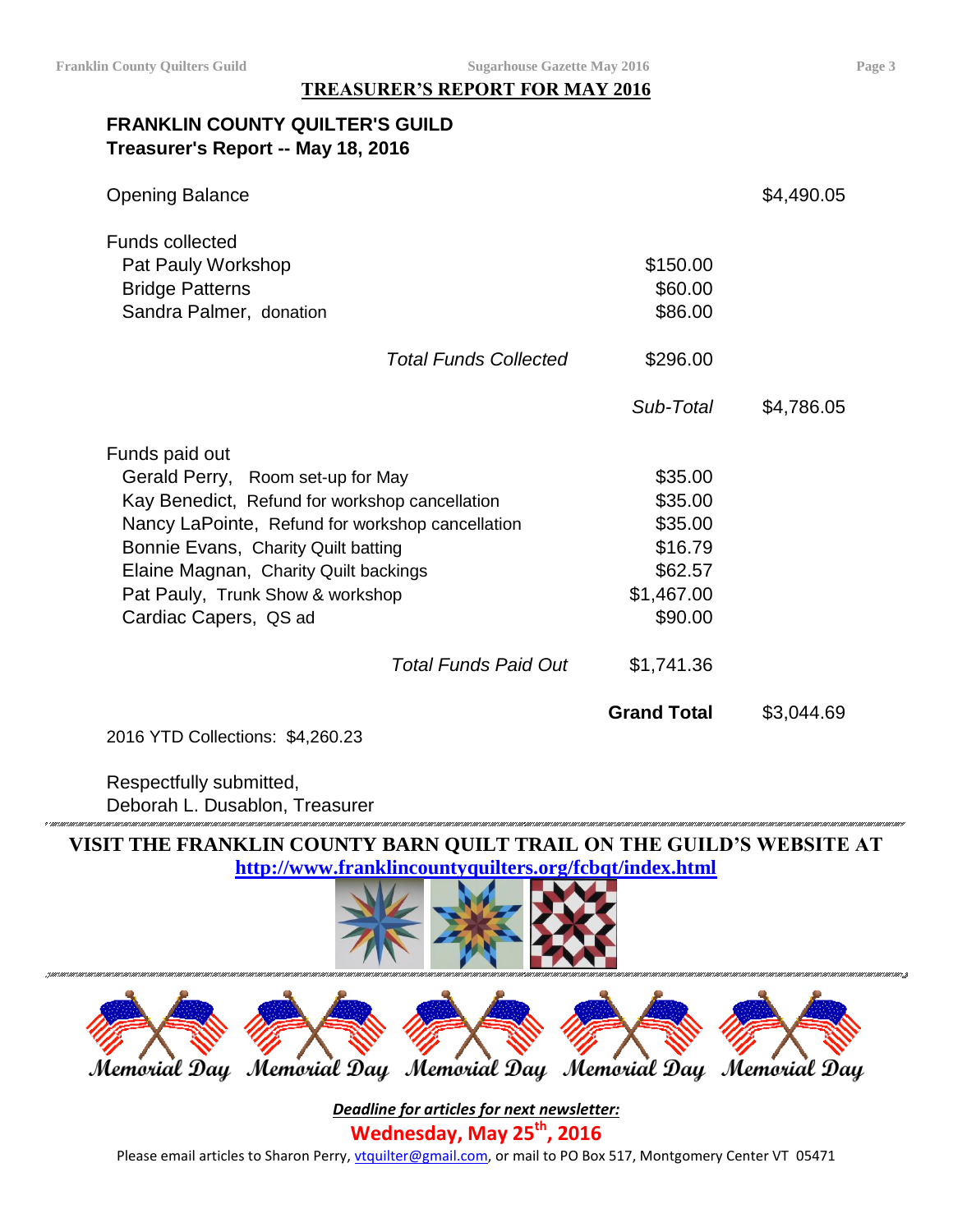# **NEEDED BAGS OF LOVE Contents**

**All items should be gender specific!**

| <b>Teens:</b>                                                                                                                                      | $8 - 12$ Years:                                                                                                                                             | $4 - 7$ Years                                                                                                                       | 18 Mo. - 3 Years                                                                                           | Infant - 18mo.                                                                    |
|----------------------------------------------------------------------------------------------------------------------------------------------------|-------------------------------------------------------------------------------------------------------------------------------------------------------------|-------------------------------------------------------------------------------------------------------------------------------------|------------------------------------------------------------------------------------------------------------|-----------------------------------------------------------------------------------|
| <b>In Pocket</b><br>Toothbrush<br><b>Toothpaste</b><br><b>Floss</b><br>Shampoo<br>Soap<br>Hairbrush/Comb<br>Set<br>Deodorant<br><b>Bubble Bath</b> | <b>In Pocket</b><br><b>Tooth brush</b><br><b>Toothpaste</b><br>Hoss<br>Small Shampoo<br>Small Soap<br>Hairbrush/Comb Set<br>Pkg. Ponytail<br><b>Holders</b> | <b>In Pocket</b><br><b>Tooth brush</b><br><b>Toothpaste</b><br><b>Floss</b><br>Small Shampoo<br>Small Soap<br>Hairbrush/Comb<br>Set | <b>In Pocket</b><br><b>Tooth brush</b><br><b>Toothpaste</b><br><b>Floss</b><br>Small Shampoo<br>Small Soap | <b>In Pocket</b><br><b>Baby Soap</b><br><b>Baby Shampoo</b><br><b>Baby Lotion</b> |
| In Bag<br>Quilt<br>Stationery or                                                                                                                   | In Bag<br>Quilt<br>Doll                                                                                                                                     | In Bag<br>Quilt<br>2 Toys                                                                                                           | In Bag<br>Quilt<br>2 Toys                                                                                  | In Bag<br>Quilt<br>2 Bottles                                                      |
| Journal<br>Pen                                                                                                                                     | Activity Kit (beads,<br>$etc.$ )<br>2 Toys (gender                                                                                                          | <b>Coloring Book</b>                                                                                                                | <b>Small Animal</b>                                                                                        | 2 Toys                                                                            |
| Deck of Cards                                                                                                                                      | specific)                                                                                                                                                   | Crayons                                                                                                                             | Medium Animal                                                                                              | <b>Small Animal</b>                                                               |
| Disposable<br>Camera                                                                                                                               | <b>Small Animals</b>                                                                                                                                        | <b>Small Animals</b>                                                                                                                | 6 diapers                                                                                                  | Medium Animal                                                                     |
| Phone Card<br><b>Small Animals</b><br>Large Animal                                                                                                 | Large Animal                                                                                                                                                | Large Animal                                                                                                                        | Wipes (6-8 in zip<br>lock)                                                                                 | 6 diapers (size 3)<br>Wipes (6-8 in ziplock)                                      |
| Bag<br>Tag                                                                                                                                         | Bag<br>Tag                                                                                                                                                  | Bag<br>Tag                                                                                                                          | Bag<br>Tag                                                                                                 | Bag<br>Tag                                                                        |

Pink = Girls Only Other items that are age/gender appropriate would be acceptable.

 $Blue = Boys Only$ 

# **ATTENTION ALL VERMONT QUILTERS**

The next meeting of the Green Mountain Quilters Guild, Vermont's state quilt guild, will be on Saturday, May 21<sup>st</sup>, 2016, from 10:00 am to 3:00 pm at the United Methodist Church, 18 School Street, in Lebanon, New Hampshire. The meeting will include a quilter's auction, vendors, show and tell, and getting to know fellow quilters from the region. For more information, visit the GMQG website at [https://greenmountainquiltersguild.wordpress.com/meetings/.](https://greenmountainquiltersguild.wordpress.com/meetings/)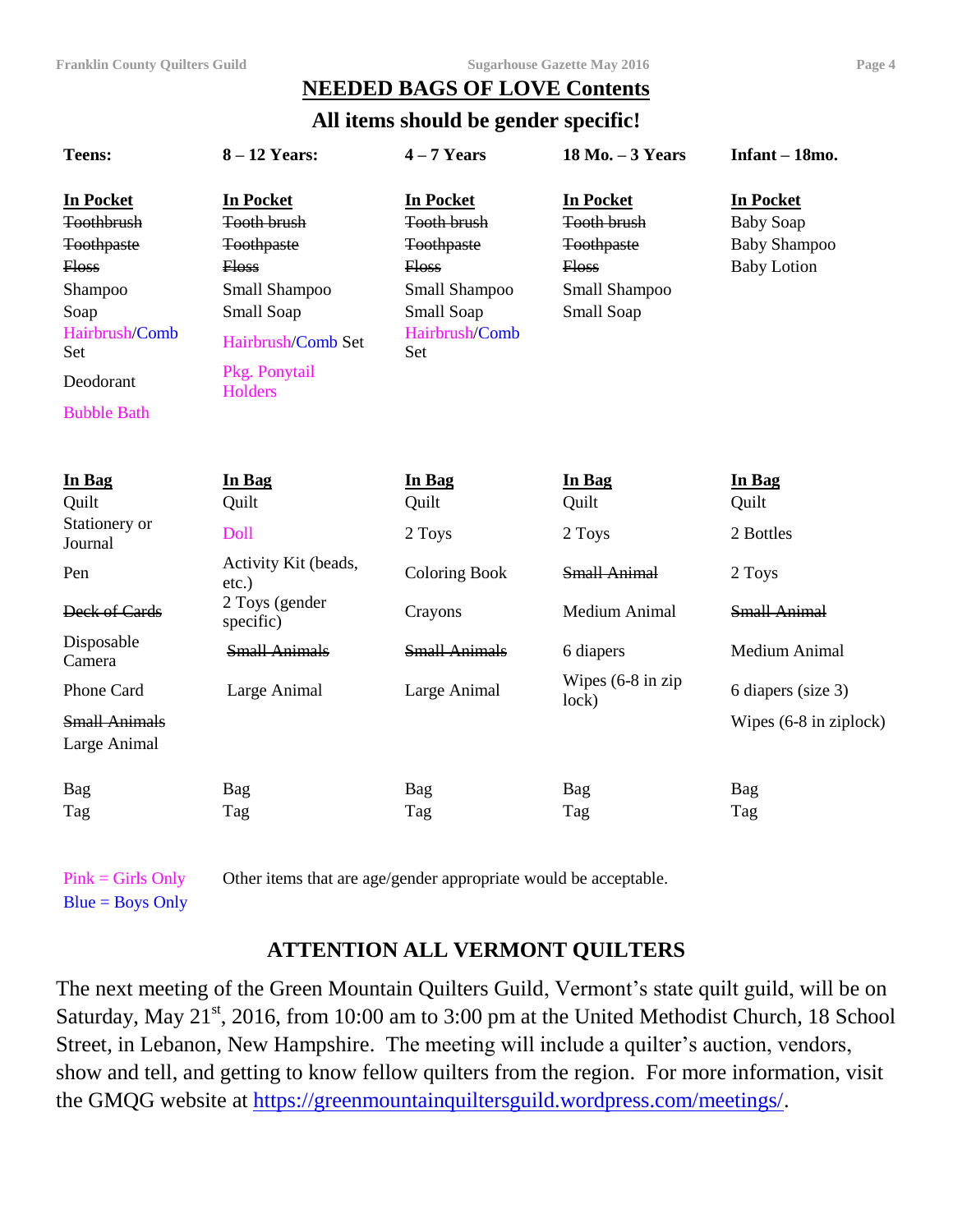# **GUILD GARAGE SALE AT MAY MEETING**

The program for the May guild meeting will be a garage sale for all guild members. This sale will provide an opportunity for members to sell (or purchase) gently used quilting-related items no longer needed by the owner.

Any member can reserve a table to sell items. **THERE IS NO CHARGE TO SELL YOUR ITEMS AT THE GARAGE SALE!!!** Please let Sharon know soonest if you would like a table. Several members signed up for tables at the April meeting. We need to know if there's anyone else who needs a table so we have enough set up at the church.

If you don't want to have a sale table or you're a "newbie" quilter in need of quilting supplies, there are sure to be lots of bargains. This newsletter editor has been told by a reliable source that one member will have up to 30 large totes filled with fabric, at bargain prices, to sell at the Garage Sale. Be sure to bring some cash or checks to shop at the Guild's Garage Sale in May.

# **2016 – 2017 SLATE OF OFFICERS**

- President Helen Short
- Vice President Bonnie Evans
	- Secretary Teri Brunelle
	- Treasurer Deb Dusablon
	- Newsletter Sharon Perry
	- Librarian Pam Salazar
- Membership Beth and Marilyn Jessiman
	- Project Coordinator Dale McFeeters
		- Programs Becky Mandeville
- Quilt Show Co-Chairs Nancy LaPointe and Diane Kane
- Charity Quilt Coordinators Jennifer Burt (Purple Heart), Gerda Thibault (Breast Cancer),
	- Alyce Bushey and Elaine Magnan (Home Health), Denise Chase (Laurie's House),
		- Kris Bachand and Helen Short (Fire, etc. Quilts)
			- 2017 Boy's Baby Quilt Chris Jessiman
				- 2017 Girl's Baby Quilt –
		- 2017 Charity Quilt Nanc Ekiert and Linda Nadeau

• 2017 Raffle Ouilt –???





# A Day to Honor the Fallen